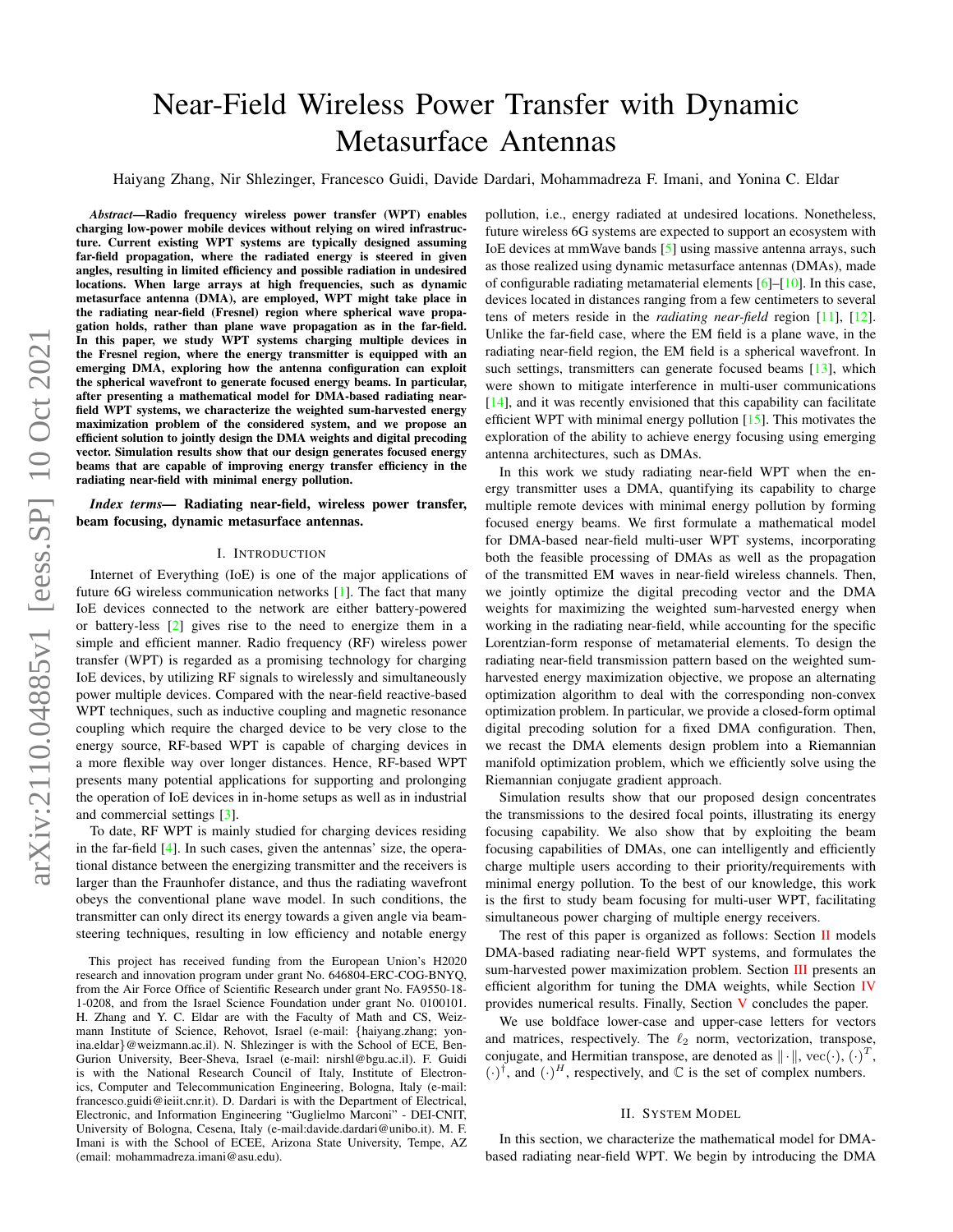

Fig. 1. DMA-based energy focusing for radiating near-field multi-user WPT.

transmission model in Subsection [II-A.](#page-1-0) Then, we present the nearfield wireless channel model in Subsection [II-B,](#page-1-1) and formulate the harvested power maximization problem in Subsection [II-C.](#page-1-2)

# <span id="page-1-0"></span>*A. Dynamic Metasurface Antennas*

DMA is an emerging technology for realizing large scale antenna arrays using reconfigurable metamaterials, whose physical properties such as permittivity and permeability are dynamically adjustable [\[9\]](#page-4-12). These antenna architectures are typically comprised of multiple microstrips, each containing multiple metamaterial elements. The frequency response of each element is independently adjustable by varying its local dielectric properties [\[16\]](#page-4-13). For DMA-based transmitters, each microstrip is fed by an RF chain, and the input signal is radiated by all the elements within the same microstrip [\[17\]](#page-4-14).

To model the transmission procedure, consider a DMA with  $N_d$ microstrips of  $N_e$  elements each, i.e., the total number of tunable metamaterial elements is  $N \triangleq N_d \cdot N_e$ . Letting  $\mathbf{z}_f \in \mathbb{C}^{N_d \times 1}$  denote the input signals to the microstrips, the radiated signal, denoted by r, can be written as

<span id="page-1-3"></span>
$$
\mathbf{r} = \mathbf{H} \mathbf{Q} \mathbf{z}_f. \tag{1}
$$

Here,  $\mathbf{Q} \in \mathbb{C}^{N \times N_d}$  is the configurable DMAs weights, whose entries are

<span id="page-1-9"></span>
$$
\mathbf{Q}_{(i-1)N_e+l,n} = \begin{cases} q_{i,l} & i = n \\ 0 & i \neq n \end{cases} \tag{2}
$$

where  $q_{i,l}$  denotes the frequency response of the *l*-th metamaterial element of i-th microstrip. These responses satisfy the Lorentzian form  $[18]$ ,  $[19]$ , approximated as

<span id="page-1-11"></span>
$$
q_{i,l} \in \mathcal{Q} \triangleq \left\{ \frac{j + e^{j\phi}}{2} | \phi \in [0, 2\pi] \right\}, \qquad \forall i, l.
$$
 (3)

In addition, H in [\(1\)](#page-1-3) is a  $N \times N$  diagonal matrix with entries  $\mathbf{H}_{((i-1)N_e+l,(i-1)N_e+l)} = h_{i,l}$ , where  $h_{i,l}$  denotes the signal propagation effect of the  $l$ -th metamaterial element of  $i$ -th microstrip (inside the microstrip). These coefficients can be written as  $h_{i,l} =$  $e^{-\rho_{i,l}(\alpha_c+j\beta_c)}$ , where  $\alpha_c$  and  $\beta_c$  are two constants depending on the characteristic of DMA, and  $\rho_{i,l}$  denotes the location of the *l*-th element in the i-th microstrip.

## <span id="page-1-1"></span>*B. DMA-based Near-field Channel Model*

We consider a radiating near-field multi-user MIMO WPT system where a DMA-based energy transmitter charges M single-antenna energy receivers wirelessly, as illustrated in Fig. [1.](#page-1-4) For the radiating near-field case, the distance between the DMA transmitter and the energy receivers is assumed to be not larger than the Fraunhofer distance  $d_F \triangleq \frac{2 D^2}{\lambda}$  and not smaller than the Fresnel limit  $d_N \triangleq$  $\sqrt[3]{\frac{D^4}{8\lambda}}$  [\[11\]](#page-4-7), with D and  $\lambda$  representing the antenna diameter and the wavelength, respectively. The properties of spherical waves in the radiating near-field allow for the generation of focused beams to facilitate WPT [\[13\]](#page-4-9).

To formulate the overall energy transmission model, we let  $e_m$ be the unit-power energy symbol for the  $m$ -th energy receiver,  $m \in$  $\{1, 2, \ldots, M\} \triangleq M$ , and use  $\mathbf{w}_m \in \mathbb{C}^{N_d \times 1}$  to denote the digital precoding vector. The digital input to the DMA is given by  $z_f$  = precoding vector. The digital input to the DMA is given by  $\mathbf{z}_f = \sum_{m=1}^{M} \mathbf{w}_m e_m$ , and thus by [\(1\)](#page-1-3) the channel input is

<span id="page-1-7"></span>
$$
\mathbf{r} = \sum_{m=1}^{M} \mathbf{HQ} \mathbf{w}_{m} e_{m} . \tag{4}
$$

<span id="page-1-4"></span>Let  $\mathbf{p}_{i,l} = (x_i, y_l, 0), i = 1, 2, \ldots N_d, l = 1, 2, \ldots N_e$ , denote the Cartesian coordinate of the  $l$ -th element of the  $i$ -th microstrip. Then, under the free-space condition, the signal received by the  $m$ -th energy receiver located in  $\mathbf{p}_m = (x_m, y_m, z_m)$  can be written as

<span id="page-1-6"></span>
$$
s(\mathbf{p}_m) = \sum_{i=1}^{N_d} \sum_{l=1}^{N_e} A_{i,l}(\mathbf{p}_m) e^{-jkd_{i,l,m}} y_{i,l} + n_m.
$$
 (5)

Here,  $d_{i,l,m} = |\mathbf{p}_m - \mathbf{p}_{i,l}|$  is the distance between the *l*-th element of the *i*-th microstrip and the m-th energy receiver;  $k \triangleq 2\pi/\lambda$ denotes the wave number;  $n_m \sim \mathcal{CN}(0, \sigma^2)$  is white Gaussian noise; and  $A_{i,l}(\mathbf{p}_m)$  is the path-loss coefficient. Following [\[20\]](#page-4-17), we have  $A_{i,l}(\mathbf{p}_m) = \sqrt{F(\Theta_{i,l,m})} \frac{\lambda}{4 \pi d_{i,l,m}}, \text{ where } \Theta_{i,l,m} = (\theta_{i,l,m}, \phi_{i,l,m})$ is the elevation-azimuth pair from the  $l$ -th element of the  $i$ -th microstrip to the m-th energy receiver, and  $F(\Theta_{i,l,m})$  is the radiation profile modeled as

<span id="page-1-5"></span>
$$
F(\Theta_{i,l,m}) = \begin{cases} 2(b+1)\cos^{b}(\theta_{i,l,m}) & \theta_{i,l,m} \in [0,\pi/2], \\ 0 & \text{otherwise.} \end{cases}
$$
 (6)

In [\(6\)](#page-1-5), the parameter b is the Boresight gain constant, e.g.,  $b = 2$  for the dipole case [\[20\]](#page-4-17).

For ease of analysis, we rewrite [\(5\)](#page-1-6) in the following compact form  $s(\mathbf{p}_m)$  =  $\mathbf{a}_m^H \mathbf{r} + n_m$ , with  $\mathbf{a}_m$   $\triangleq$  $[A_{1,1}(\mathbf{p}_m) e^{-jkd_{1,1,m}}, \ldots, A_{N_d,N_l}(\mathbf{p}_m) e^{-jkd_{N_d,N_l,m}}]^H$ . Then, by using the expression for the channel input y given in [\(4\)](#page-1-7), the received signal of the  $m$ -th energy receiver is given by

<span id="page-1-8"></span>
$$
s(\mathbf{p}_m) = \mathbf{a}_m^H \sum_{j=1}^M \mathbf{HQ} \mathbf{w}_j x_j + n_m, \quad \forall m \in \mathcal{M}.
$$
 (7)

#### <span id="page-1-2"></span>*C. Problem Formulation*

Using the channel formulation [\(7\)](#page-1-8) and the energy harvesting model proposed in [\[21\]](#page-4-18), the harvested power from the transmitted signal of the  $m$ -th energy receiver s given by

$$
E_m = \zeta \sum_{j=1}^{M} \left| \mathbf{a}_m^H \mathbf{H} \mathbf{Q} \mathbf{w}_j \right|^2, \quad m \in \mathcal{M}, \tag{8}
$$

where  $0 < \zeta < 1$  is the energy conversion efficiency.

Our aim is to design a transmission scheme, including both the digital precoding as well as the DMA configuration, to enable multiuser WPT in the radiating near-filed region. This is expressed as the joint optimization of the DMA weights Q and the digital digital precoding vectors  $\{w_m\}$  to maximize the weighted sum-harvested energy, subject to both the total transmit power constraint  $P_{\text{max}}$ , and the structure constraint on the DMA weights matrix  $Q$  in  $(2)$ . Mathematically, the problem of interest can be formulated as

<span id="page-1-10"></span>
$$
\max_{\{\mathbf{w}_m\},\mathbf{Q}} \zeta \sum_{m=1}^{M} \alpha_m E_m
$$
\ns.t. (2),  $q_{i,l} \in \mathcal{Q}, \forall i, l, \sum_{m=1}^{M} \|\mathbf{HQw}_m\|^2 \le P_{\text{max}},$  (9)

where  $\{\alpha_m\}_{m=1}^M$ , are predefined weights that are application-specific.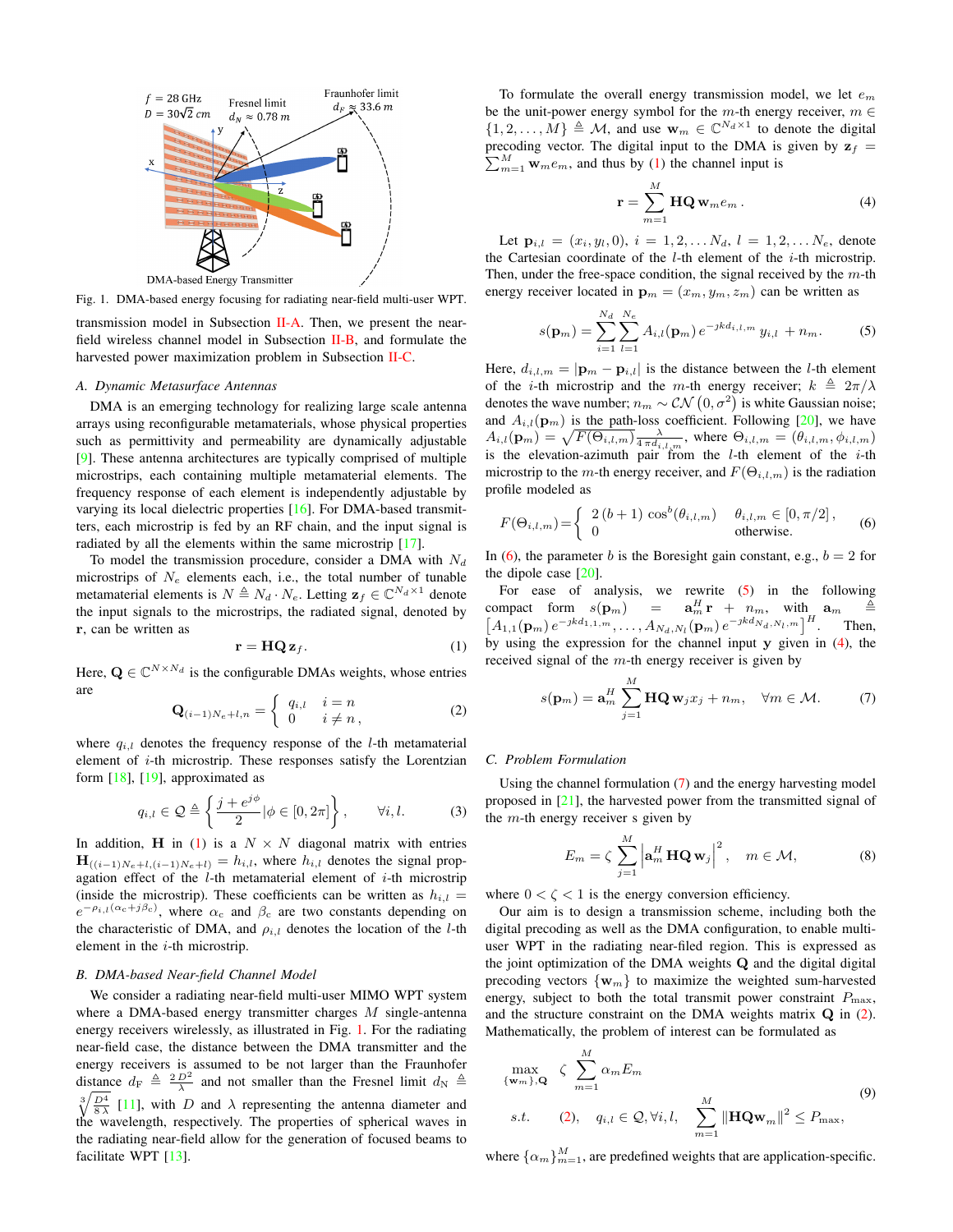## III. DMA BEAM FOCUSING FOR WPT

<span id="page-2-0"></span>In this section, we study the joint design of the digital precoding vector and the DMA weights for maximizing the weighted sumharvested energy. Note that  $(9)$  is non-convex due to the coupled optimization variables in both the objective function and constraints, as well as the Lorentzian constraints on metamaterial elements. To make [\(9\)](#page-1-10) more tractable, we relax it as follows

<span id="page-2-1"></span>
$$
\max_{\{\mathbf{w}_m\},\mathbf{Q}} \quad \zeta \sum_{m=1}^{M} \sum_{j=1}^{M} \alpha_m \left| \mathbf{a}_m^H \mathbf{H} \mathbf{Q} \mathbf{w}_j \right|^2
$$
\n
$$
s.t. \qquad (2), \quad q_{i,l} \in \mathcal{Q}, \forall i, l, \quad \sum_{m=1}^{M} \left\| \mathbf{w}_m \right\|^2 \le P_{\text{max}}. \tag{10}
$$

The problem  $(10)$  differs from  $(9)$  in its power constraint, which is imposed on the digital output rather than on the transmitted signal. However, one can derive the digital precoder based on [\(10\)](#page-2-1), and scale  $\{w_m\}$  such that the transmitted power constraint in [\(9\)](#page-1-10) holds.

Since problem  $(10)$  is still non-convex, we propose to individually optimize Q and  $\{w_m\}$  in an alternating manner. In the following, we show how to solve [\(10\)](#page-2-1) for fixed  $Q$  and for fixed  $\{w_m\}$ , respectively. Due to page limitations, the proofs of the results can be found in [\[22\]](#page-4-19).

## *A. Optimizing the Digital Precoder*

When  $Q$  is fixed,  $(10)$  reduces to the weighted sum-harvested energy maximization problem in multi-user WPT systems. By defining  $\mathbf{G}(\mathbf{Q}) = \zeta \sum_{m=1}^{M} \alpha_m \mathbf{Q}^H \mathbf{H}^H \mathbf{a}_m \mathbf{a}_m^H \mathbf{H} \mathbf{Q}$ , the weighted sumharvested energy can be reformulated as  $\sum_{j=1}^{M} \mathbf{w}_j^H \mathbf{G} \mathbf{w}_j$ . As a result, for a fixed  $Q_1(10)$  $Q_1(10)$  is transformed into

<span id="page-2-2"></span>
$$
\max_{\{\mathbf{w}_j\}} \sum_{j=1}^M \mathbf{w}_j^H \mathbf{G}\left(\mathbf{Q}\right) \mathbf{w}_j, \quad s.t. \quad \sum_{j=1}^M \|\mathbf{w}_j\|^2 \le P_{\text{max}}.\tag{11}
$$

Following [\[21\]](#page-4-18), we have the following proposition, which provides the closed-form optimal solution to  $(11)$ .

<span id="page-2-3"></span>Proposition 1. *Let* w<sup>∗</sup> (Q) *be the eigenvector corresponding to the maximal eigenvalue of* G (Q)*. Then,* [\(11\)](#page-2-2) *is maximized by setting*  $\mathbf{w}_j = \sqrt{p_j} \mathbf{w}^* (\mathbf{Q})$  *for any non-negative* { $p_j$ } *s.t.*  $\sum_{j=1}^M p_j = P_{\text{max}}$ .

Proposition [1](#page-2-3) indicates that all digital precoding vectors share the same transmission direction as  $w^* (Q)$ , and the total transmit power should be used to maximize the weighted sum-harvested energy. Without loss of generality, we henceforth set the digital precoder for a given  $Q$  to be

<span id="page-2-4"></span>
$$
\mathbf{w}_1 = \sqrt{P_{\text{max}}}\mathbf{w}^*(\mathbf{Q}), \text{ and } \mathbf{w}_2 = \cdots = \mathbf{w}_M = 0.
$$
 (12)

From [\(12\)](#page-2-4) we see that a single digital precoding vector is sufficient to maximize the weighted sum-harvested energy for a given  $Q$ . This is because energy symbols do not carry information, thus each receiver can harvest energy from the same symbol.

#### *B. Optimizing the DMA Weights*

We next focus on solving [\(10\)](#page-2-1) for fixed  $\{w_i\}$ . According to [\(12\)](#page-2-4), problem [\(10\)](#page-2-1) for fixed  $\{w_j\}$  is simplified as

<span id="page-2-5"></span>
$$
\max_{\mathbf{Q}} \quad \zeta \sum_{m=1}^{M} \alpha_m \left| \mathbf{a}_m^H \mathbf{H} \mathbf{Q} \mathbf{w}_1 \right|^2, \quad s.t. \quad (2), q_{i,l} \in \mathcal{Q}, \forall i, l. \quad (13)
$$

To proceed, we define the  $N_d^2 \cdot N_e \times 1$  vectors  $\mathbf{q} = \text{vec}(\mathbf{Q})$ , and  $\mathbf{z}_m =$  $(\mathbf{w}_1^T \otimes (\mathbf{a}_m^H \mathbf{H}))$ <sup>H</sup>. Using these definitions, we identify an equivalent optimization problem to problem [\(13\)](#page-2-5), as stated in following theorem.

**Theorem 1.** For fixed  $w_1$ , [\(13\)](#page-2-5) is equivalent to:

<span id="page-2-8"></span>
$$
\min_{\overline{\mathbf{q}}} \quad \overline{\mathbf{q}}^H \mathbf{A}(\mathbf{w}_1) \mathbf{\overline{q}}, \quad s.t. \quad \overline{q}_l \in \mathcal{Q}, \ \forall l \in \mathcal{A}_q, \tag{14}
$$

# Algorithm 1 Proposed algorithm for solving problem [\(9\)](#page-1-10)

<span id="page-2-9"></span>Initialize:  $Q^{(0)}$ ; 1: for  $t = 0, 1, ..., T$  do 2: Calculate  $\mathbf{w}_1^{(t)}$  based on [\(12\)](#page-2-4), and then update  $\mathbf{A} \left( \mathbf{w}_1^{(t)} \right)$ ; 3: Calculate  $\mathbf{b}^{(t)}$  based on  $\mathbf{Q}^{(t)}$  and [\(15\)](#page-2-6); 4: Update  $\mathbf{b}^{(t+1)}$  by solving problem [\(16\)](#page-2-7); 5: Obtain  $\bar{q}^*$  for problem [\(14\)](#page-2-8) based on  $\mathbf{b}^{(t+1)}$  and [\(15\)](#page-2-6); 6: Update  $\mathbf{Q}^{(t+1)}$  for problem [\(13\)](#page-2-5) based on  $\bar{\mathbf{q}}^*$  and [\(2\)](#page-1-9); 7:  $t = t + 1;$ 8: end for 9:  $\mathbf{w}_1^* = \sqrt{P_{\text{max}}} \frac{\mathbf{w}_1^{(T)}}{\|\mathbf{HQ}^{(T)}\mathbf{w}_1^{(T)}\|}$ ;

$$
\textbf{Output: } \mathbf{w}_1^*, \ \mathbf{Q}^* = \mathbf{Q}^{(T)}.
$$

*where*  $A_q$  *is the set of all non-zero elements of*  $q$ ,  $\bar{q}$  *is the modified version of* q *obtained by removing all the zero elements of* q*;*  $\mathbf{A}\left(\mathbf{w}_{1}\right)\triangleq-\zeta\sum_{m=1}^{M}\alpha_{m}\mathbf{\bar{z}}_{m}\mathbf{\bar{z}}_{m}^{H},$  with  $\mathbf{\bar{z}}_{m}$  being the modified version *of*  $z_m$  *obtained by removing the elements having the same index as the zero elements of* q*.*

The equivalence between  $(13)$  and  $(14)$  holds in the sense that they achieve the same optimal value. Thus, the solution to  $(13)$  can be recovered from that of  $(14)$  according to the structure of  $Q(2)$  $Q(2)$ .

Problem [\(14\)](#page-2-8) is still non-convex and includes the Lorentzian constraint  $\bar{q}_l \in \mathcal{Q}$  defined in [\(3\)](#page-1-11). This constraint characterizes the feasible set as a circle on the complex plane  $\left| \bar{q}_l - \frac{1}{2} e^{j \frac{\pi}{2}} \right| = \frac{1}{2}$ , with the circle center at  $(0, \frac{1}{2}e^{j\frac{\pi}{2}})$  and radius equal to  $\frac{1}{2}$ . In order to simplify [\(14\)](#page-2-8), we define a new vector variable  $\mathbf{b} \in \tilde{\mathbb{C}}^N$  whose *l*-th entry is given by

<span id="page-2-6"></span>
$$
b_l = 2\bar{q}_l - e^{j\frac{\pi}{2}}, \quad \forall l \in \mathcal{A}_q.
$$
 (15)

The variable  $b_l$  lies on the unit circle of complex plane, i.e.,  $|b_l| = 1$ . According to [\(15\)](#page-2-6), we have  $\bar{\mathbf{q}} = \frac{1}{2} \left( \mathbf{b} + e^{j \frac{\pi}{2}} \mathbf{1} \right)$ , where 1 denotes a  $N \times 1$  all ones vector. Hence, we transform [\(14\)](#page-2-8) into

<span id="page-2-7"></span>
$$
\min_{\mathbf{b}} f(\mathbf{b}) \triangleq \frac{1}{4} \left( \mathbf{b} + e^{j\frac{\pi}{2}} \mathbf{1} \right)^{H} \mathbf{A}(\mathbf{w}_{1}) \left( \mathbf{b} + e^{j\frac{\pi}{2}} \mathbf{1} \right) \ns.t. \quad |b_{l}| = 1, \ \forall l \in \mathcal{A}_{q}.
$$
\n(16)

The search space in  $(16)$  is the product of N complex circles, which is a Riemannian submanifold of  $\mathbb{C}^N$ . Thus, [\(16\)](#page-2-7) can be tackled using the Riemannian conjugate gradient (RCG) algorithm [\[14\]](#page-4-10), [\[23\]](#page-4-20).

Denote by Q and  $w_1$  as the optimal solution to problem [\(10\)](#page-2-1). Then, we can scale  $\mathbf{w}_1$  to  $\mathbf{w}_1 = \sqrt{P_{\text{max}}} \frac{\mathbf{w}_1}{\|\mathbf{HQw}_1\|}$  such that the resulting new  $w_1$  together with  $Q$  are an effective approximate solution to problem [\(9\)](#page-1-10), satisfying the transmitted signal power constraint.

Our proposed alternating approach for solving problem [\(9\)](#page-1-10) is summarized as Algorithm [1.](#page-2-9) In particular, in the 4th step, the updating of  $\mathbf{b}^{(t+1)}$  through RCG algorithm envolves both  $\mathbf{b}^{(t)}$  in step 3 as its initial value, and the Euclidean gradient of the objective  $f(\mathbf{b})$  at point **b**, that is,  $\nabla f(\mathbf{b}) = \frac{1}{2} \left( \mathbf{A}(\mathbf{w}_1) \mathbf{b} + e^{j\frac{\pi}{2}} \mathbf{A}(\mathbf{w}_1) \mathbf{1} \right)$ , for the calculation of the Riemannian gradient.

# *C. Discussion*

The considered weighted sum-harvested energy is also a commonly used metric in conventional far-field multi-user WPT scenarios [\[4\]](#page-4-3). While we do not explicitly enforce the DMA to generate focused energy beams, this indeed happens when seeking to maximize the weighted sum-harvested energy, as numerically illustrated in Section [IV.](#page-3-0) This is because we here consider the radiating near-field scenario, where the energy beam focusing capability inherently exists, and is implicitly encapsulated in the objective via  $\{a_m\}$ . As shown in Section [IV,](#page-3-0) such energy focusing brings forth several advantages to radiating near-field WPT systems. First, it enables enhancing the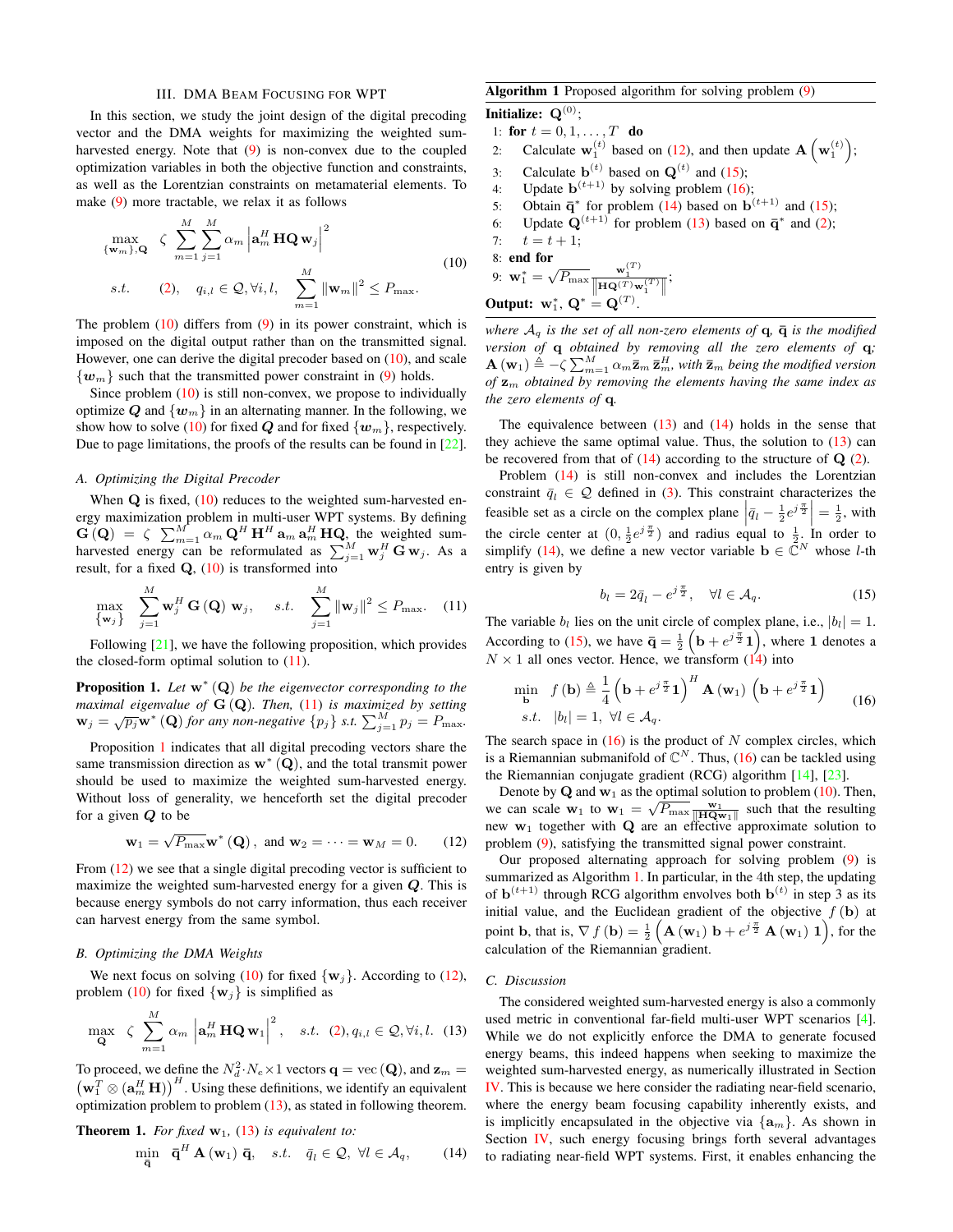energy transfer efficiency compared with directive radiation in the farfield. Second, it reduces energy pollution and limits human exposure to radiated energy. Therefore, this capability is expected to notably facilitate the charging of 6G IoE devices in indoor settings.

For multi-user wireless communications operating in radiating near-field region, beam focusing has been exploited to mitigate cochannel interference and hence maximize the sum-rate in our previous work [\[14\]](#page-4-10). Despite the similarity between multi-user near-field WPT (considered here) and communications (considered in [\[14\]](#page-4-10)), there are several fundamental differences in both the design objectives and proposed algorithms. Specifically, for wireless communications, focused beams are designed to reduce co-channel interference which is harmful to data transmission rate. In WPT, co-channel interference is a useful energy source for energy receivers, resulting in different focused beams design considerations to fit different objectives. The fact that beam focusing designs differ between WPT and wireless communications motivates exploring simultaneous wireless information and power transfer, which is a paradigm allowing a hybrid information and energy transmitter to communicate and power multiple devices at the same time [\[21\]](#page-4-18), in the radiating near-field. However, we leave this extension for future work.

## IV. NUMERICAL EVALUATIONS

<span id="page-3-0"></span>In this section, we present some representative numerical results to demonstrate the potential of energy beam focusing for radiating nearfield WPT. We consider a radiating near-field WPT system where the energy transmitter is equipped with a planar DMA positioned in the xy-plane, and the single-antenna energy receivers are positioned in the xz-plane. The antenna size is 30 cm  $\times$  30 cm. The interelement spacing in DMA is  $\lambda/2$ , and the numbers of microstrips and metamaterial elements are  $N_d = N_e = |2D/\lambda|$ , where [⋅] is the integer floor function. We use  $\alpha_c = 1.2$  [m<sup>-1</sup>] and  $\beta_c = 827.67 \text{ [m}^{-1}$ ] [\[14\]](#page-4-10), to represent the propagation inside the waveguides. We set  $P_{\text{max}}$  to be 1 W, and the RF-to-DC energy conversion efficiency is  $\zeta = 0.5$ .

To demonstrate the gains of near-field energy beam focusing over far-field beam steering, Fig. [2](#page-3-2) depicts the numerically evaluated normalized received power at each point of the predefined region in the xz-plane, where the normalized received power is defined as the ratio of the received power of an energy receiver to its corresponding channel gain for removing the influence of path-loss. The energy transmission scheme is designed to maximize the received power of the single energy receiver located at  $F_1(x, y, z) = (0, 0, 1.51 \text{ m})$ . In Fig. [2\(](#page-3-2)a), we set the frequency as 28 GHz, so that the location of the target energy receiver is in the radiating near-field region; whereas in Fig. [2\(](#page-3-2)b), we set the carrier frequency as 1.2 GHz, resulting in the target energy receiver being located in the far-field region. It is observed from Fig.  $2(a)$  $2(a)$  that, in the near-field case, the energy beam is focused around the target energy receiver area, and the power harvested by the target energy receiver is up to 13.4  $\mu$ W. By contrast, for the far-field case as shown in Fig. [2\(](#page-3-2)b), energy can only be transmitted towards a direction with a comparatively wider energy beam. Consequently, far-field signalling results in the target energy receiver harvesting only 6.5  $\mu$ W, which is only 48% of the power obtained in the near-field. This gain is achieved despite the fact that the system in Fig. [2\(](#page-3-2)b) operates at a lower frequency and hence with a lower isotropic path loss. Besides, by comparing Figs. [2\(](#page-3-2)a) and [2\(](#page-3-2)b), it is observed that for the radiating near-field WPT system, energy beam focusing is capable of not only enhancing energy transfer efficiency, but also reducing energy pollution.

In Table [I,](#page-3-3) we show the received power of two energy receivers incurred by our proposed Algorithm [1](#page-2-9) under different combinations of weighting coefficients. The energy receivers are located at



(b) Far-field WPT Fig. 2. The normalized received power of the energy receiver located at the: (a) near-field region; (b) far-field region.

<span id="page-3-3"></span><span id="page-3-2"></span>TABLE I A COMPARISON OF HARVESTED ENERGY OF EACH ENERGY RECEIVER UNDER DIFFERENT COMBINATIONS OF WEIGHTING COEFFICIENTS.

| Received Energy                  | Energy Receiver 1 | Energy Receiver 2 |
|----------------------------------|-------------------|-------------------|
| $\alpha_1 = 0.5, \alpha_2 = 0.5$ | 30.3 $\mu$ W      | 2.5 $\mu$ W       |
| $\alpha_1 = 0.1, \alpha_2 = 0.9$ | 18.7 $\mu$ W      | 4.7 $\mu$ W       |

 $F_1(x, y, z) = (0, 0, 0.97 \text{ m})$  and  $F_2(x, y, z) = (0, 0, 1.51 \text{ m})$ , lying in a similar angular direction. It is observed from Table [I](#page-3-3) that for the case of  $\alpha_1 = 0.5$ ,  $\alpha_2 = 0.5$ , the harvested power of energy receiver 1 is much larger than that of energy receiver 2. This is because energy receiver 1 has a better channel condition and thus energy beams are mainly focused on around its location to maximize the objective for the case of having the same weighting coefficient. When we change the weighting coefficients to  $\alpha_1 = 0.1$ ,  $\alpha_2 = 0.9$ , the power harvested by energy receiver 2 increases from 2.5  $\mu$ W to  $4.7 \mu$ W, while the power harvested by the energy receiver 1 decreases from 30.3  $\mu$ W to 18.7  $\mu$ W. This is because the energy transmitter is capable of intelligently charging multiple users according to their priority/requirements even if multiple energy receivers have similar angular direction, thanks to the distinguishing capability of the nearfield energy focusing. We point out that beam steering in the farfield does not possess such distinguishing ability, which is especially important for future 6G IoE applications where devices are expected to be densely deployed in the Fresnel region.

#### V. CONCLUSIONS

<span id="page-3-1"></span>In this work we studied the use of DMAs for multi-user WPT in the radiating near-field region. We presented a model for DMAbased radiating near-field WPT systems. We then formulated the joint optimization of the DMAs weights and digital precoders to maximize the weigthed sum-harvested energy, and proposed efficient algorithms to solve the resulting non-convex problems. Numerical results demonstrated that using DMAs for energy focusing results in improved energy transfer efficiency in the radiating near-field with minimal energy pollution.